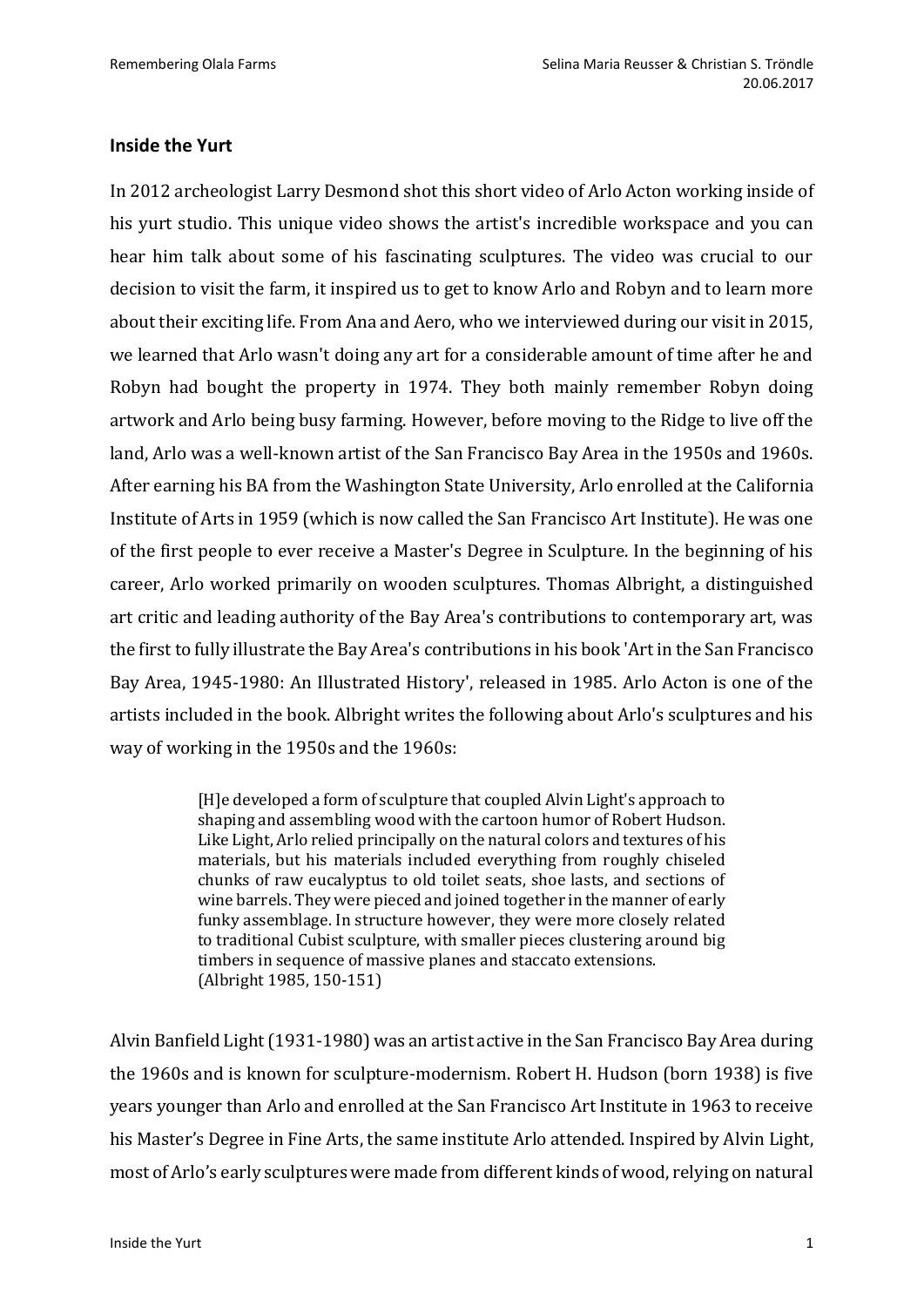colors and textures (as seen, for example, in Arlo's piece 'Hipster' from 1961, illustrated in Albright's book).

Arlo and Robert H. Hudson, who is mainly known for his funk art assemblages of the late 1950s and 1960s, both belonged to the Funk art movement: "The Funk art movement was a regional art movement, most predominant in Northern California. Some notable cities where the Funk movement was concentrated in consisted of Berkeley, Marin County, Big Sur, and North Beach. [...] During the 1960s, the Bay Area, specifically San Francisco, was a free and spiritual environment due to its beatnik art culture and the youth political activism reacting against the Vietnam War going on at the time" (Wikipedia 2017). Arlo, who was also part of the Beat Generation in the 1950s, "had done his most innovative and influential work before the 1960s had ended" (Albright 1985, 151). The literary movement of the Beat Generation was started by a group of authors including Allen Ginsberg, William S. Burroughs, and Jack Kerouac, as well as Gary Snyder (born 1930). Snyder, a poet and important member of the Beat Generation, left San Francisco around the same time Arlo and Robyn did, also to live on the Ridge in the foothills of the Sierra Nevada. They have been friends ever since.

As mentioned above, Arlo was also part of the Funk art movement of the 1950s, as he attended the California School of Fine Arts together with Robert Hudson. In an article written in 1967, the author and first director of the University of Berkeley Art Museum, Peter Selz, writes about the Beat Generation's involvement in the Funk movement in San Francisco: "Many of the Funk artists began as painters, and much of Funk art, although three-dimensional, remains more closely related to recent traditions in painting than in sculpture. [...] In the fifties the beat poets, with their vociferous disregard of social mores and taboos, were very much on the scene" ( $S$ elz 1967, 5). He explains that "in San Francisco it [the movement] was new and full of excitement, and helped bring about a kind of free environment in which Funk, itself a combination of sculpture and painting, could flourish. [...] [T]here is a general trend toward greater care in execution and more precision, partly due to a limited amount of recognition enjoyed by the artists, and partly facilitated by the use of new materials - all kinds of plastics, including fiberglas, vinyl, epoxy, and the polyester resins. [...] Arlo Acton uses shiny metal instead of old pieces of lumber" (Selz 1967, 6). Arlo's connection to the Funk art movement inspired him to work with other materials than wood, such as different kinds of metals or later on with titanium balls that he bought from Mars Aviation (see Music with Balls).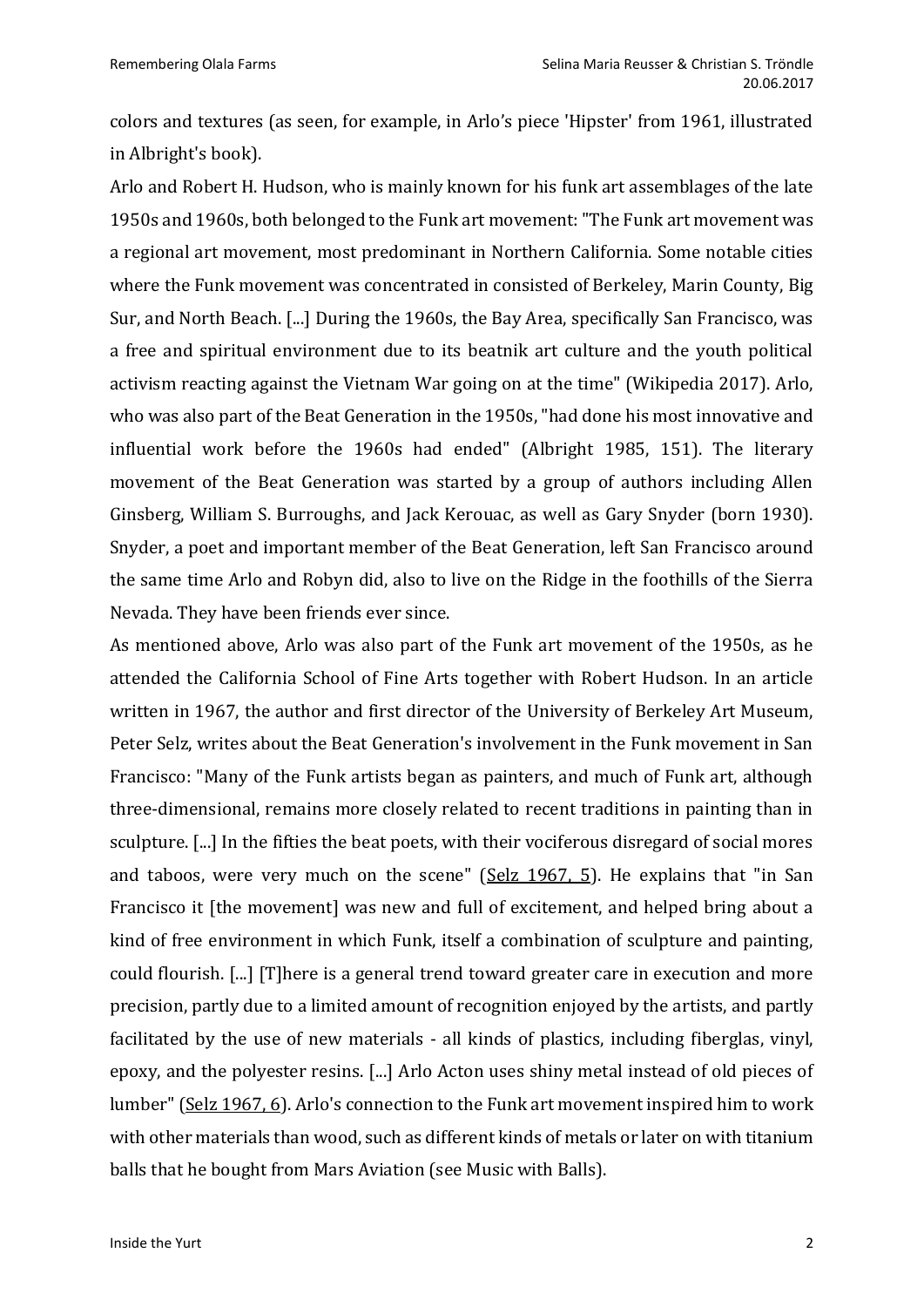Arlo has also taught Sculpture at the Art Institute of the University of California, Berkeley in 1963 and is one of the founders of the Berkeley sculptors' movement. His sculptors have been exhibited in various museums and he has won several prizes (See: Painting and sculpture in California: The Modern Era: San Francisco Museum of Modern Art, September 1976, page 196 to read about Arlo C. Acton).

The list below summarizes some of the exhibitions and art shows Arlo was part of, and some of the prizes he won:

- San Francisco Museum of Modern Art (SFMOMA) in 1961; Edgar Walter Prize (won) in 1961
- Richmond Art Association in 1961 (won, second prize)
- First one-man exhibition held at the Holies Gallery in San Francisco in 1962
- 'Some Points of View' exhibition in 1962 at the Stanford University in Palo Alto
- 'The Artist's Environment: The West Coast' exhibition in Fort Worth, Texas in 1962
- 'Fifty California Artists' Exhibition in the Whitney Museum of American Art (WMAA), 1962-1963
- Group exhibition at the 'Troisieme Biennale de Paris' in the 'Musee d'Art Moderne de la Ville de Paris' in 1963
- 'Funk' exhibition at the University Art Museum, UC, Berkeley in 1967, curated by Peter Selz
- 'American Sculpture of the Sixties' in the Los Angeles 'County Museum of Art' in 1967
- Esther Robles Gallery in Los Angeles in 1969
- 'Sound Sculpture As' at the 'Museum of Conceptual Art' (MOCA) in San Francisco in 1970

The 'Sound Sculpture As' exhibition was curated by Tom Marioni, who invited nine sculptors to make sound works for his show. "Each artist produced sounds by manipulating a material. [...] For the finale, Arlo Acton distributed several hundred metal crickets and the loft began to ring with chirping sounds. Then he released a polished metal ball hung from the ceiling which smashed into a heavy glass plate" (Exhibition: Sound Sculpture As 1970). The 'Sound Sculpture As' exhibition has been recorded and you can listen to a 38 minute audio file by MOCA/FM to get an impression of the sounds produced: 'MOCA/FM: Sound Sculptures As'.

In the early 1970s Arlo and Robyn decided to leave their city life behind, and moved to Hopland, CA. Their first son Aero was born soon after leaving the city, in 1972. In 1974 the little family moved to the San Juan Ridge to settle down and bought the land of today's Olala Farms. After moving to the Ridge, Arlo, who grew up on a farm in Knoxville, Iowa, wanted to go back to farming and abandoned his career of being an artist. Robyn, who also studied to become an artist and has a Master's Degree of Arts in Sculpture and Fine Arts from UC Davis, mentioned in a short video from 2013, to the question of how she and